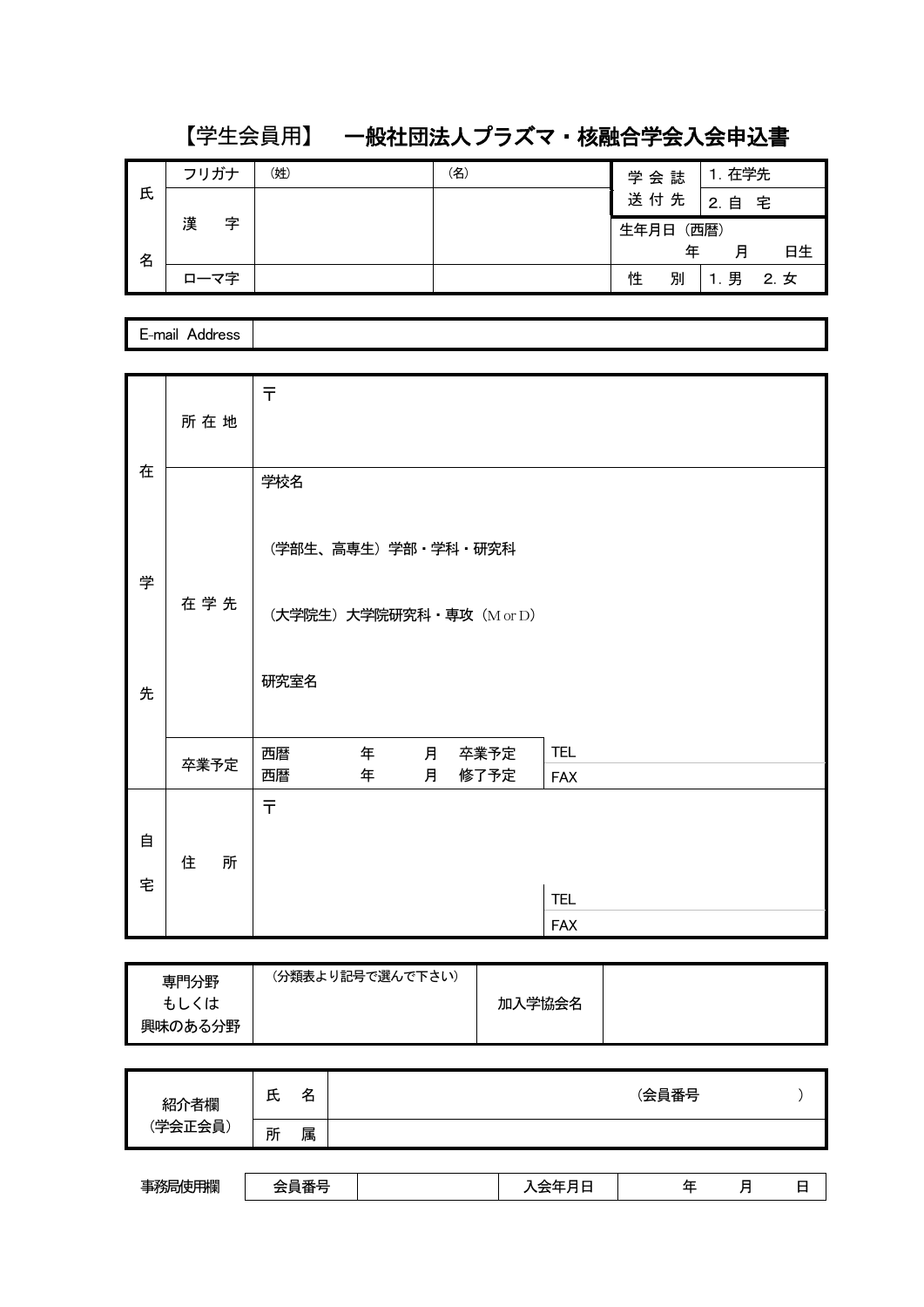## 預金口座振替依頼書·自動払込利用申込書 (取) (m)

私は下記収納企業から請求された金額を私名義の下記預金口座から預金口座振替によって支払うこととしたいので預金口座振 替規定を確約の上依頼します。(自動払込みの場合を除く)

どちらか一つをご指定下さい。(太枠内にご記入下さい。)

| 金                                                                                                                                                                                                                                                                                                                                                                                                                                                                                                                                                                                                                                                                                                                                                                                                                                                                             | SMBCファイナンスサービス株式会社 (旧セントラルファイナンス)<br>収納企業名     |                             |             |                       |   |           |  |             |        |                           |   |                        |                     |            |   |  |       |  |
|-------------------------------------------------------------------------------------------------------------------------------------------------------------------------------------------------------------------------------------------------------------------------------------------------------------------------------------------------------------------------------------------------------------------------------------------------------------------------------------------------------------------------------------------------------------------------------------------------------------------------------------------------------------------------------------------------------------------------------------------------------------------------------------------------------------------------------------------------------------------------------|------------------------------------------------|-----------------------------|-------------|-----------------------|---|-----------|--|-------------|--------|---------------------------|---|------------------------|---------------------|------------|---|--|-------|--|
| 一融機関                                                                                                                                                                                                                                                                                                                                                                                                                                                                                                                                                                                                                                                                                                                                                                                                                                                                          |                                                | 行・信用組合<br>銀<br>信用金庫・農協・労働金庫 |             |                       |   |           |  |             |        |                           |   | 本店・支店<br>出張所<br>御中     |                     |            |   |  |       |  |
| (ゆうちょ銀行                                                                                                                                                                                                                                                                                                                                                                                                                                                                                                                                                                                                                                                                                                                                                                                                                                                                       | 預<br>フリガナ<br>金                                 |                             |             |                       |   |           |  |             | 銀行お届出印 |                           |   | 銀行·支店<br>$=$ $ \kappa$ |                     |            |   |  |       |  |
|                                                                                                                                                                                                                                                                                                                                                                                                                                                                                                                                                                                                                                                                                                                                                                                                                                                                               | 預<br>$\Box$<br>金<br>座                          |                             |             |                       |   |           |  |             |        |                           |   |                        | 預金種目                | 1. 普通(総合)  |   |  | 2. 当座 |  |
| 以<br>外                                                                                                                                                                                                                                                                                                                                                                                                                                                                                                                                                                                                                                                                                                                                                                                                                                                                        | 者<br>名                                         |                             |             |                       |   |           |  |             | 印      |                           |   | 口座番号                   |                     |            |   |  |       |  |
| $\check{ }$                                                                                                                                                                                                                                                                                                                                                                                                                                                                                                                                                                                                                                                                                                                                                                                                                                                                   | 振 替 日<br>収 納 企 業 の 指 定 す る 日 (金融機関休業日の場合は翌営業日) |                             |             |                       |   |           |  |             |        |                           |   |                        |                     |            |   |  |       |  |
| 種目コード<br>種別コード<br>号<br>通帳番号(右からつめてご記入下さい)<br>通<br>帳 記                                                                                                                                                                                                                                                                                                                                                                                                                                                                                                                                                                                                                                                                                                                                                                                                                         |                                                |                             |             |                       |   |           |  |             |        |                           |   |                        |                     |            |   |  |       |  |
|                                                                                                                                                                                                                                                                                                                                                                                                                                                                                                                                                                                                                                                                                                                                                                                                                                                                               | 6<br>1                                         | 6                           | 3           | 4                     | 1 |           |  | $\mathbf 0$ | ΞØ)    |                           |   |                        |                     |            |   |  |       |  |
| ゆ<br>ぅ                                                                                                                                                                                                                                                                                                                                                                                                                                                                                                                                                                                                                                                                                                                                                                                                                                                                        | (フリガナ)                                         |                             |             |                       |   |           |  |             |        | ゆうちょ銀行                    |   |                        |                     | 払込先口座番号    |   |  |       |  |
| ち<br>ょ                                                                                                                                                                                                                                                                                                                                                                                                                                                                                                                                                                                                                                                                                                                                                                                                                                                                        | 通<br>帳                                         |                             |             |                       |   |           |  |             |        | へのお届出印                    |   |                        | $00810 - 6 - 46000$ |            |   |  |       |  |
| 銀<br>行                                                                                                                                                                                                                                                                                                                                                                                                                                                                                                                                                                                                                                                                                                                                                                                                                                                                        | 名<br>義<br>人                                    | 印                           |             |                       |   |           |  |             |        | 払込先加入者名<br>SMBCファイナンスサービス |   |                        |                     |            |   |  |       |  |
| 株式会社<br>払込開始日<br>26日 …… (非営業日の場合は翌営業日)<br>年<br>月<br>令和                                                                                                                                                                                                                                                                                                                                                                                                                                                                                                                                                                                                                                                                                                                                                                                                                        |                                                |                             |             |                       |   |           |  |             |        |                           |   |                        |                     |            |   |  |       |  |
| *サイン取引の方は届出印欄にサインしてください。                                                                                                                                                                                                                                                                                                                                                                                                                                                                                                                                                                                                                                                                                                                                                                                                                                                      |                                                |                             |             |                       |   |           |  |             |        |                           |   |                        |                     |            |   |  |       |  |
| 捨印<br>預金口座振替規定 (ゆうちょ銀行からの自動払込みを除く)<br>1. 銀行に請求書が送付されたときは、私に通知することなく、請求書記載金額を預金口座から<br>※返送先<br>引き落しのうえ支払って下さい。この場合預金規定または、当座勘定規定にかかわらず、<br>〒468-8501<br>預金通帳、同払戻請求書の提出または小切手の振出しはしません。<br>認<br>名古屋市天白区<br>2. 振替日において請求書記載金額が預金口座から払戻すことのできる金額(当座貸越を利用出<br>印<br>平針二丁目 303番地<br>来る範囲内の金額を含む。)を超えるときは、私に通知することなく、請求書を返却しても<br>さしつかえありません。<br>印<br>3. この契約を解約するときは、私から銀行に書面により届出ます。なお、この届出がないまま<br>取扱店日附印<br>鑑<br>長期間にわたり会社から請求がない等、相当の事由があるときはとくに申出をしない限り、<br>銀行はこの契約が終了したものとして取り扱ってさしつかえありません。<br>4. この預金口座振替についてかりに紛議が生じても、銀行の青めによる場合を除き銀行には迷<br>受<br>惑をかけません。<br>付<br>5.下記契約番号につき別番号の追加利用、または変更があっても本書は有効として扱われても<br>さしつかえありません。<br>以上<br>※ゆうちょ銀行をご指定の場合は自動払込規定が適用されます。<br>不<br>預金口座振替依頼書・自動払込利用申込書に<br>1.印 鑑 相 違 4.口座番号相違 7.支店名相違<br>備<br>不備がありましたら、左記該当個所に〇印を<br>2.印鑑不鮮明 5.名義人相違 9.そ の 他<br>事<br>つけてSMBCファイナンスサービス(株)へ<br>3. 預金種目相違 6. 預金取引なし<br>$\sqrt{2}$<br>$\mathcal{L}$ |                                                |                             |             |                       |   |           |  |             |        |                           |   |                        |                     |            |   |  |       |  |
| 由<br>ご返却下さい。                                                                                                                                                                                                                                                                                                                                                                                                                                                                                                                                                                                                                                                                                                                                                                                                                                                                  |                                                |                             |             |                       |   |           |  |             |        |                           |   |                        |                     |            |   |  |       |  |
| (収納企業使用欄)<br>顧客番号<br>企業コード<br>販売店コード<br>(後詰で記入)<br>SMBC ファイナンスサービス営業店名                                                                                                                                                                                                                                                                                                                                                                                                                                                                                                                                                                                                                                                                                                                                                                                                        |                                                |                             |             |                       |   |           |  |             |        |                           |   |                        |                     |            |   |  |       |  |
| $\Omega$                                                                                                                                                                                                                                                                                                                                                                                                                                                                                                                                                                                                                                                                                                                                                                                                                                                                      | 2 <sup>1</sup><br>$7^{\circ}$<br>$\Omega$      | 6<br>5                      |             |                       |   |           |  |             |        |                           |   |                        |                     | 名古屋営業部     |   |  |       |  |
|                                                                                                                                                                                                                                                                                                                                                                                                                                                                                                                                                                                                                                                                                                                                                                                                                                                                               | (フリガナ)<br>契約者名                                 |                             | ÷<br>÷<br>÷ | (預金者名と異なる場合のみご記入下さい。) |   |           |  |             |        | ÷                         |   | 料金等の<br>収納依頼<br>企業名    | 一般社団法人              | プラズマ・核融合学会 |   |  |       |  |
|                                                                                                                                                                                                                                                                                                                                                                                                                                                                                                                                                                                                                                                                                                                                                                                                                                                                               | 住<br>所                                         | 도                           |             |                       |   | $TEL$ ( ) |  |             |        |                           | 種 | 料金等の<br>類              | 会 費                 |            | 等 |  |       |  |